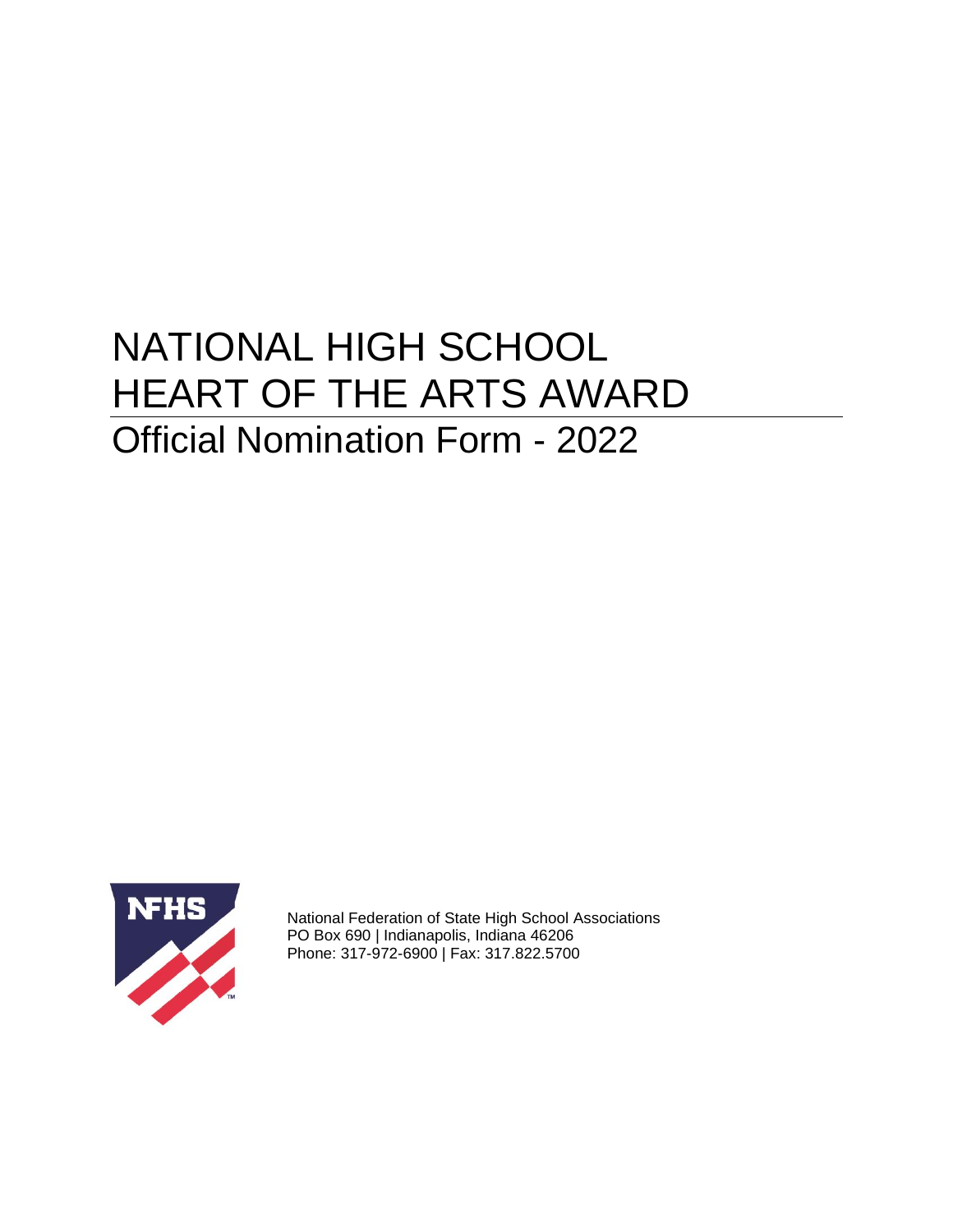# **INSTRUCTIONS**

The NFHS has developed its "National High School Heart of the Arts Award," which will be conferred to eight section winners as well as one national winner. The recipient must be an individual from a high school that is a member of an NFHS-member athletic or activity association.

The recipient could be any student, adult or group associated with the school's performing arts program. This award, which is similar to the Spirit of Sport Award, covers a plethora of performing arts disciplines: Music, Speech, Debate, Theatre, Visual Arts and other performing arts activities that state associations may sponsor.

This award seeks to recognize those individuals who exemplify the ideals of the positive heart of the arts that represent the core mission of education-based activities. The award may be given in recognition of a specific act or for an activity of longer duration.

For example, it could be awarded to an individual (or group) that:

\*has demonstrated exemplary "heart," sportsmanship and/or citizenship in participation as it should occur;

\*has exceeded normal expectations in assisting others within the school or community; or

\*has overcome adversity or a challenging circumstance.

In the instance of a student, that student must be in good academic standing within his or her respective high school. Among the qualifying criteria that will be used are the student's grade-point average, the activities in which he or she is involved, and community involvement. Other candidates should possess similar positive character traits, such as a high level of integrity and ethics.

The nomination must be for something that occurred between January 1, 2021 and January 31, 2022. Nominated individuals do not necessarily need to still be enrolled in high school at the time of the nomination.

The NFHS seeks to identify worthy award recipients by nominations submitted by the membership. Those nominations may be made by member high school associations, or by high schools or performing arts associations working through the member high school associations. In the instance of a nomination originating from a high school or performing arts association, it must be forwarded to the high school association within its particular state. A listing of all state associations is featured on the NFHS Website at [www.nfhs.org](http://www.nfhs.org/)

The member state association would then review all nominations, select the one nomination it deems worthy, sign the nomination form indicating its endorsement and approval and forward it to the NFHS. Each state association may submit just one nominee to the NFHS.

#### **To submit a nomination for this award, please complete and return this nomination form to the MIAA Office, attn: Peter Smith, no later than Wednesday, January 26, 2022. This form may be emailed to [psmith@miaa.net](mailto:psmith@miaa.net) or faxed to 508-541-9834.**

This nomination form is the primary criterion in the nomination process. Support materials are welcome, but not required. We would ask that you limit your support materials to a reasonable number.

The section winners and the national winner will be publicized in an NFHS press release, as well as in "High School Today." In addition, the national winner will be recognized in person at the NFHS Summer Meeting. Information regarding the national recipient will be included in a video that will be shown there. Information regarding the section winners will also be included in a video that will be shown there.

Every nominee, regardless if they are selected or not selected as a section or national award recipient, will receive a certificate signed by the NFHS Executive Director.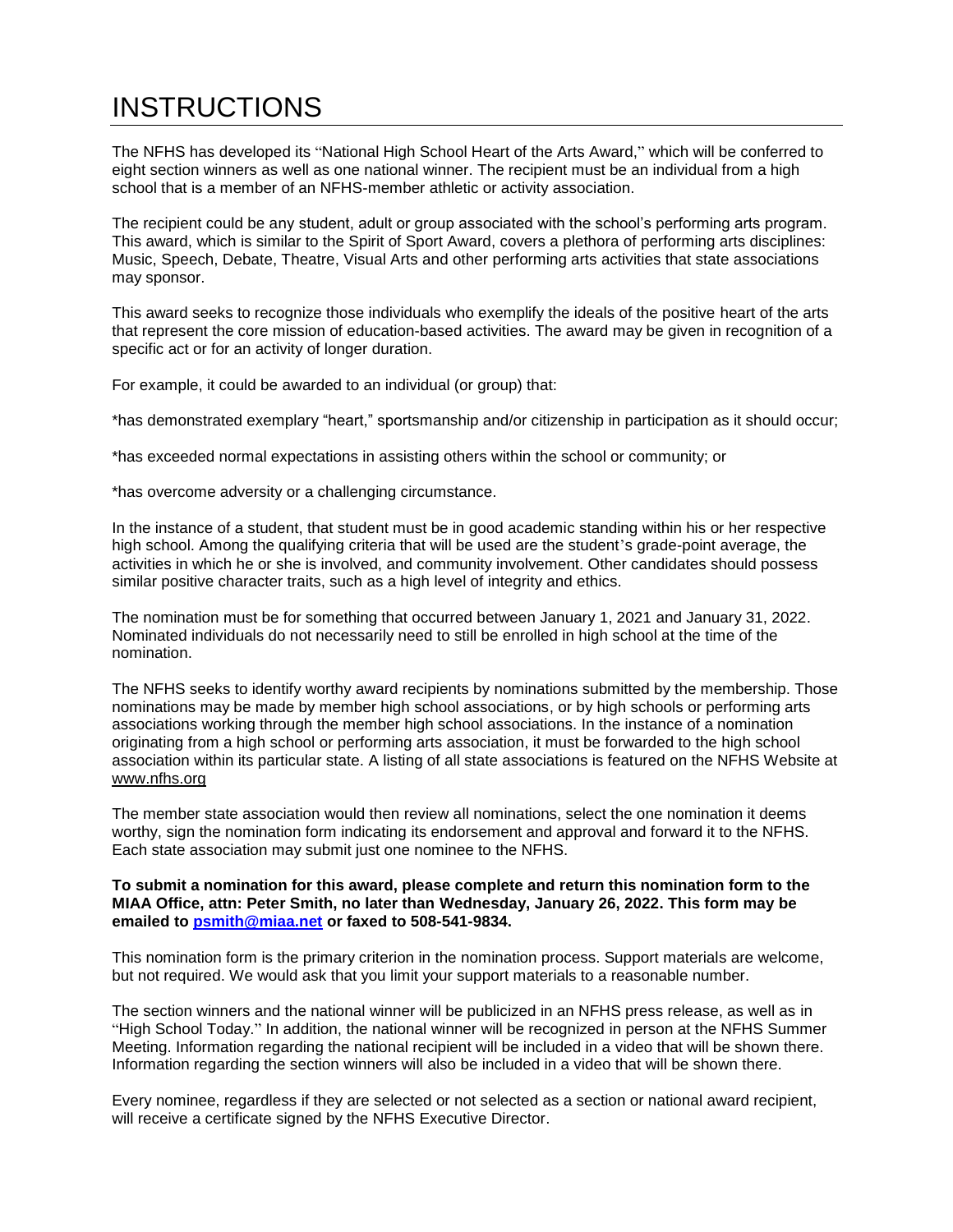### NATIONAL HIGH SCHOOL HEART OF THE ARTS AWARD NOMINEE

**The deadline for returning the completed nomination to the MIAA Office is Wednesday, January 26, 2022**

Name of Nominee:

*(first, middle, last)*

### *Individual Submitting Nomination:*

| Date: |  |
|-------|--|

*State Association Endorsement:*

Name: Name: Name: Name: Name: Name: Name: Name: Name: Name: Name: Name: Name: Name: Name: Name: Name: Name: Name: Name: Name: Name: Name: Name: Name: Name: Name: Name: Name: Name: Name: Name: Name: Name: Name: Name: Name: Title: Signature: **Example 2018** Signature: **Signature: Example 2018** Signature: **Example 2018** Signature: **Example 2018** Signature: **Example 2018** Signature: **Example 2018** Signature: **Example 2018** Signature: **Example 2018** S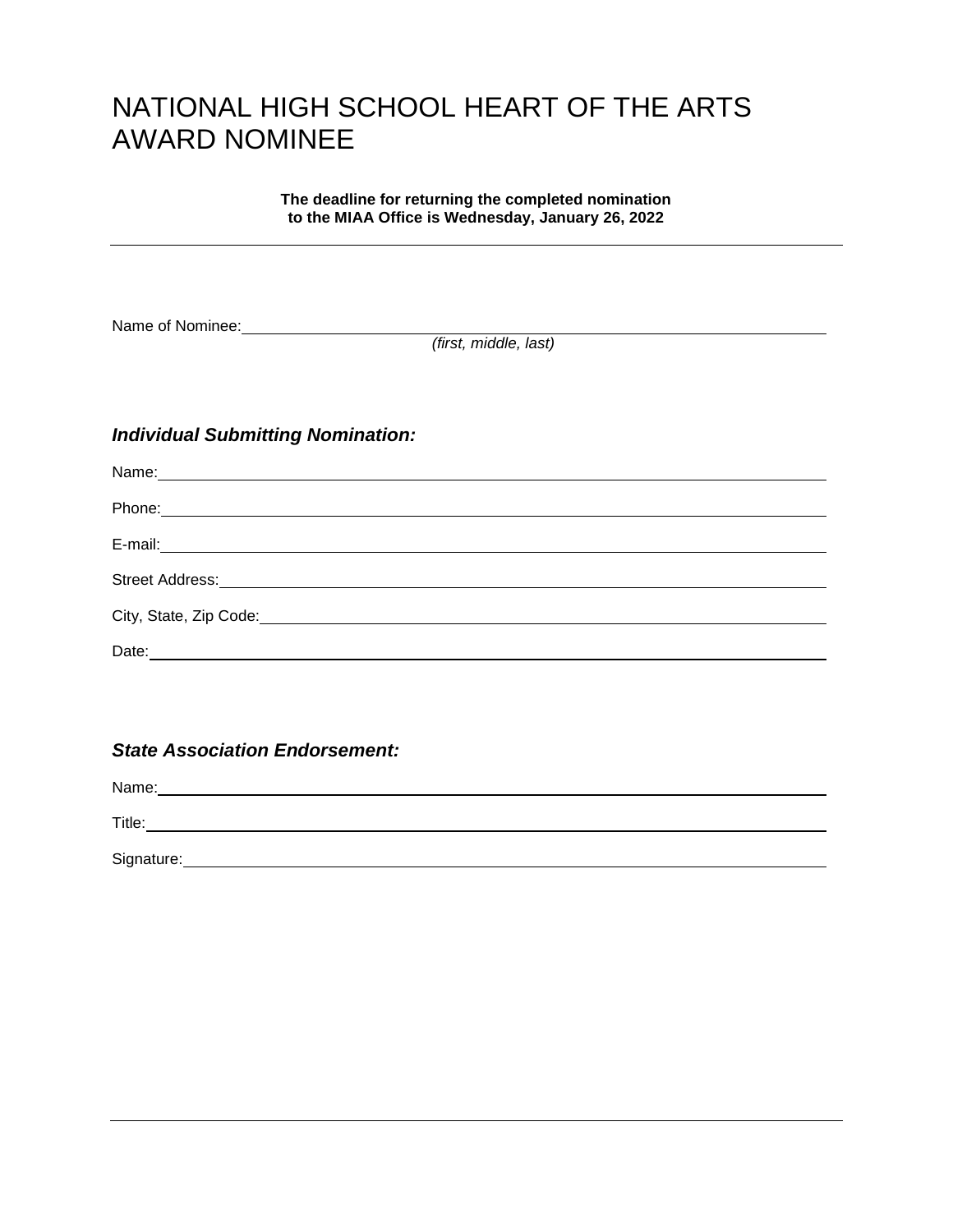# NOMINEE INFORMATION SHEET

### **The deadline for returning the completed nomination to the MIAA Office is Wednesday, January 26, 2022**

| □ Student □ Coach □ Administrator □ Official □ Trainer                                                                                                                                                                               |
|--------------------------------------------------------------------------------------------------------------------------------------------------------------------------------------------------------------------------------------|
| Performing Arts Administrator   Athletic Administrator                                                                                                                                                                               |
| □ Other (Specify__________________________)                                                                                                                                                                                          |
|                                                                                                                                                                                                                                      |
| (first, middle, last)                                                                                                                                                                                                                |
|                                                                                                                                                                                                                                      |
| (street address)                                                                                                                                                                                                                     |
|                                                                                                                                                                                                                                      |
| (city, state, zip)                                                                                                                                                                                                                   |
| Phone: <u>contract the contract of the contract of the contract of the contract of the contract of the contract of the contract of the contract of the contract of the contract of the contract of the contract of the contract </u> |
|                                                                                                                                                                                                                                      |
| School (if any): <u>contained a set of any</u> set of any set of any set of any set of any set of any set of any set of any set of any set of any set of any set of any set of any set of any set of any set of any set of any set   |
| State: State:                                                                                                                                                                                                                        |